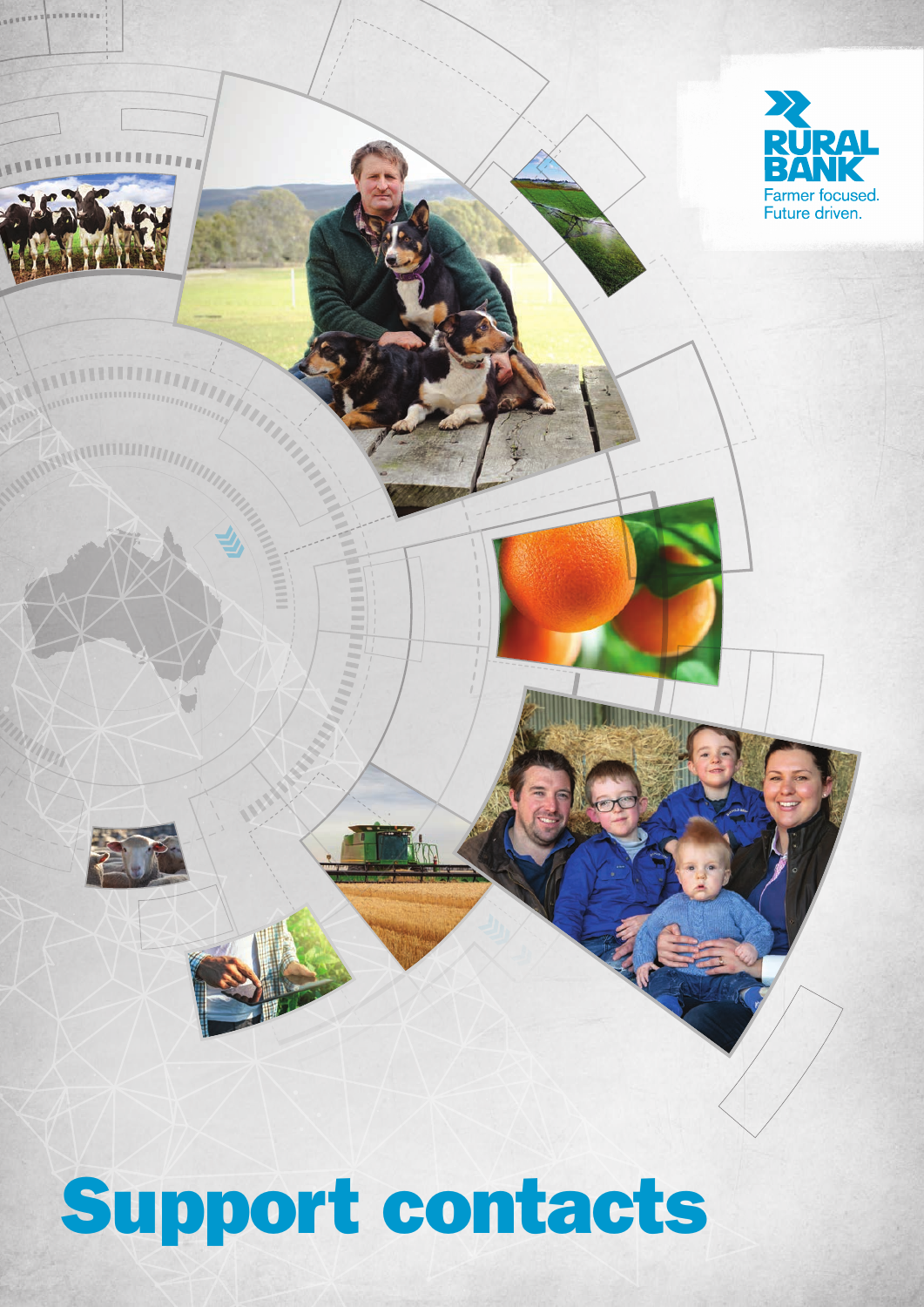# Support contacts

This document summarises some of the support available to assist farming families, businesses and communities.

If you are a Rural Bank customer experiencing financial or wellbeing concerns, we want to help. To find out what support is available, please contact your relationship manager, call Rural Bank on 1300 660 115 or visit www.ruralbank.com.au/for-farmers/financial-hardship.

#### **Financial stress – Government assistance**

| <b>Commonwealth</b>                                                       |                                                                                                                                                                                                                                                         |                                                                                                                                          |
|---------------------------------------------------------------------------|---------------------------------------------------------------------------------------------------------------------------------------------------------------------------------------------------------------------------------------------------------|------------------------------------------------------------------------------------------------------------------------------------------|
| <b>ASIC</b>                                                               | 'Moneysmart' website - tips and advice on making the most of your<br>money including personal budgeting.                                                                                                                                                | moneysmart.gov.au                                                                                                                        |
| <b>Assistance for Isolated</b><br><b>Children Scheme</b>                  | A group of payments available from the Department of Human<br>Services for parents and carers of children who can't go to a local<br>government school because of geographical isolation, disability or<br>special needs.                               | humanservices.gov.au/individuals/services/<br>centrelink/assistance-for-isolated-children-<br>scheme                                     |
| <b>Australian Securities</b><br>& Investments<br><b>Commission (ASIC)</b> | ASIC is offering relief from various company-related fees that may<br>be payable. They may be able to review fees or waive late fees<br>incurred or provide alternative payment options for companies<br>facing financial hardship due to drought.      | asic.gov.au/for-business/payments-fees-and-<br>invoices/drought-relief                                                                   |
| <b>Centrelink</b>                                                         | Information on transitioning off the Farm Household Allowance and<br>retirement/succession planning.                                                                                                                                                    | www.humanservices.gov.au/individuals/services/<br>centrelink/farm-household-allowance/how-<br>manage-your-payment/helping-you-transition |
| <b>Farm Household</b><br><b>Allowance</b>                                 | Farm Household Allowance (FHA) provides eligible farmers and<br>their partners experiencing financial hardship with assistance<br>through planning and training for long-term financial improvements<br>as well as income support for up to four years. | humanservices.gov.au/individuals/services/<br>centrelink/farm-household-allowance<br>Farmer Assistance Hotline 132 316                   |
| <b>National Debt Helpline</b>                                             | The free National Debt Helpline is open from 9:30am to<br>4.30pm, Monday to Friday. When you call this number, you will be<br>automatically transferred to the phone service in your state.                                                             | 1800 007 007 or ndh.org.au                                                                                                               |
| <b>Regional Investment</b><br><b>Corporation</b>                          | The Australian Government has established the Regional<br>Investment Corporation (RIC). The RIC offers concessional loans<br>for farm businesses affected by droughts, floods and other natural<br>disasters.                                           | Call 1800 875 675 or visit ric.gov.au                                                                                                    |
| <b>Rural Financial</b><br><b>Counselling Service</b><br>(RFCS)            | The Rural Financial Counselling Service provides free rural financial<br>counselling to farmers suffering financial hardship.                                                                                                                           | 1800 686 175 or agriculture.gov.au/ag-farm-<br>food/drought/assistance/rural-financial-<br>counselling-service                           |

#### **Financial stress – other support**

| <b>Aussie Helpers</b>                               | Farming families can register for assistance. Runs Aussie Helpers<br>Virtual Psychologist (see below).                                                                                                     | aussiehelpers.org.au or phone 1300 665 232                 |
|-----------------------------------------------------|------------------------------------------------------------------------------------------------------------------------------------------------------------------------------------------------------------|------------------------------------------------------------|
| <b>Buy a Bale</b>                                   | Farmers can register to be supplied with fodder and other items<br>such as food hampers they may need.                                                                                                     | buyabale.com.au<br>Call for donations or help 1300 327 624 |
| <b>Drought Angels</b>                               | Farming families can register for assistance to receive stock feed,<br>financial support via pre-paid visas and local produce vouchers from<br>within their communities.                                   | droughtangels.org.au                                       |
| <b>FarmHub</b>                                      | FarmHub has been developed by the National Farmers' Federation<br>to connect Australian farmers to a range of helpful services and<br>support. Information and resources are listed by topic and location. | farmhub.org.au                                             |
| <b>Foundation for Rural</b><br>and Regional Renewal | Via the FRRR Tackling Tough Times Together program, communities<br>can access funding for initiatives that are locally led and tailored to<br>the community's needs.                                       | frrr.org.au/grants/tackling tough times together           |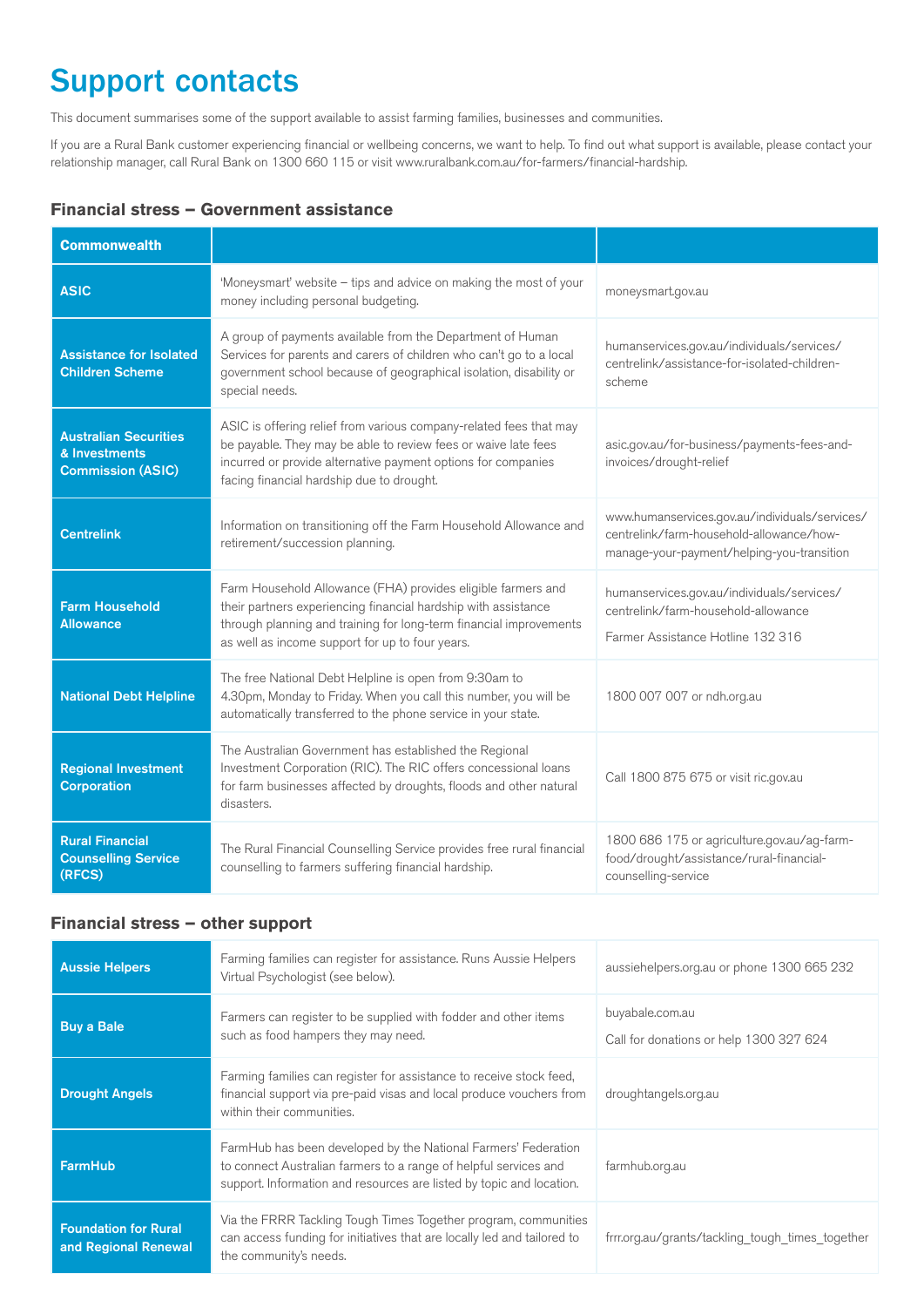| Need for Feed    | Lions Club Project. Farming families can register for fodder,<br>hampers and care packs.                                               | needforfeed.org/apply-for-assistance                        |
|------------------|----------------------------------------------------------------------------------------------------------------------------------------|-------------------------------------------------------------|
| <b>Rural Aid</b> | Farmers can register for fodder and counselling services that travel<br>to farms and communities. Coordinates the Buy a Bale campaign. | ruralaid.org.au<br>Call for donations or help: 1300 327 624 |

## **Wellbeing support – farmers and rural communities\***

| Are you bogged mate?                                 | Breaking down the stigma around mental health and connecting<br>rural men to the resources available, supporting and directing<br>them to the right places while bringing the conversation to rural<br>communities.        | areyouboggedmate.com.au                                        |
|------------------------------------------------------|----------------------------------------------------------------------------------------------------------------------------------------------------------------------------------------------------------------------------|----------------------------------------------------------------|
| <b>Aussie Helpers Virtual</b><br><b>Psychologist</b> | This service aims to offer psychological support and education to<br>drought affected farmers in remote areas via SMS, email, phone,<br>online chat and where required, face to face counselling on farming<br>properties. | aussiehelpers.org.au<br>SMS 0488 807 266 or phone 1300 665 234 |
| <b>ifarmwell</b>                                     | Online resource that has been designed by Australian farmers to<br>help other Australian farmers cope effectively with life's challenges<br>and get the most out of every day.                                             | ifarmwell.com.au                                               |
| <b>National Centre for</b><br><b>Farmer Health</b>   | NCFH provides leadership in research, education, information and<br>service delivery to improve health, wellbeing and safety for farmers<br>and farm workers.                                                              | farmerhealth.org.au                                            |
| <b>Rural and Remote</b><br><b>Mental Health</b>      | Delivering mental health programs and services to people living and<br>working in rural and remote Australia.                                                                                                              | rrmh.com.au                                                    |

### **Wellbeing support – general**

| <b>Beacon</b>                                | Online portal providing access to websites and resources for<br>various mental and physical disorders.                                                                                      | beacon.anu.edu.au                           |
|----------------------------------------------|---------------------------------------------------------------------------------------------------------------------------------------------------------------------------------------------|---------------------------------------------|
| <b>BeyondBlue</b>                            | Information about issues associated with depression and anxiety.                                                                                                                            | 1300 224 636 or beyondblue.org.au           |
| <b>Black Dog Institute</b>                   | The Black Dog Institute is dedicated to understanding, preventing<br>and treating mental illness.                                                                                           | blackdoginstitute.org.au                    |
| dNet                                         | dNet empowers people to make informed choices and find<br>solutions to the challenges of living with depression.                                                                            | dnet.org.au                                 |
| <b>Family Relationship</b><br><b>Service</b> | Providing families with access to information about family<br>relationship issues.                                                                                                          | 1800 050 321 or familyrelationships.gov.au  |
| <b>Head to Health</b>                        | Australian Government Department of Health website which provides<br>links to trusted phone and online mental health support services.                                                      | headtohealth.gov.au                         |
| <b>Headspace</b>                             | Provides early intervention mental health services to people aged<br>12-25 years old, and a free online and telephone support service.                                                      | 1800 650 890 or headspace.org.au            |
| <b>Health Direct</b>                         | Australian Government Department of Health website offers<br>information and links on a wide range of disorders such as<br>depression, anxiety, stress, schizophrenia and bipolar disorder. | healthdirect.gov.au/mental-health-disorders |
| <b>Kids Help Line</b>                        | 24/7 telephone and online counselling service for young people.                                                                                                                             | 1800 551 800 or kidshelpline.com.au         |
| <b>Lifeline</b>                              | 24/7 telephone counselling.                                                                                                                                                                 | 13 11 14 or lifeline.org.au                 |
| <b>Mensline Australia</b>                    | 24/7 service for men with relationship and family concerns.                                                                                                                                 | 1300 789 978                                |
| <b>Mental Illness</b><br><b>Fellowship</b>   | Information and support about psychosis and other mental illness<br>for people or their friends and family.                                                                                 | 1800 985 944 or mifa.org.au                 |
| <b>MindSpot</b>                              | Online assessment and treatment for anxiety and depression.                                                                                                                                 | mindspot.org.au                             |